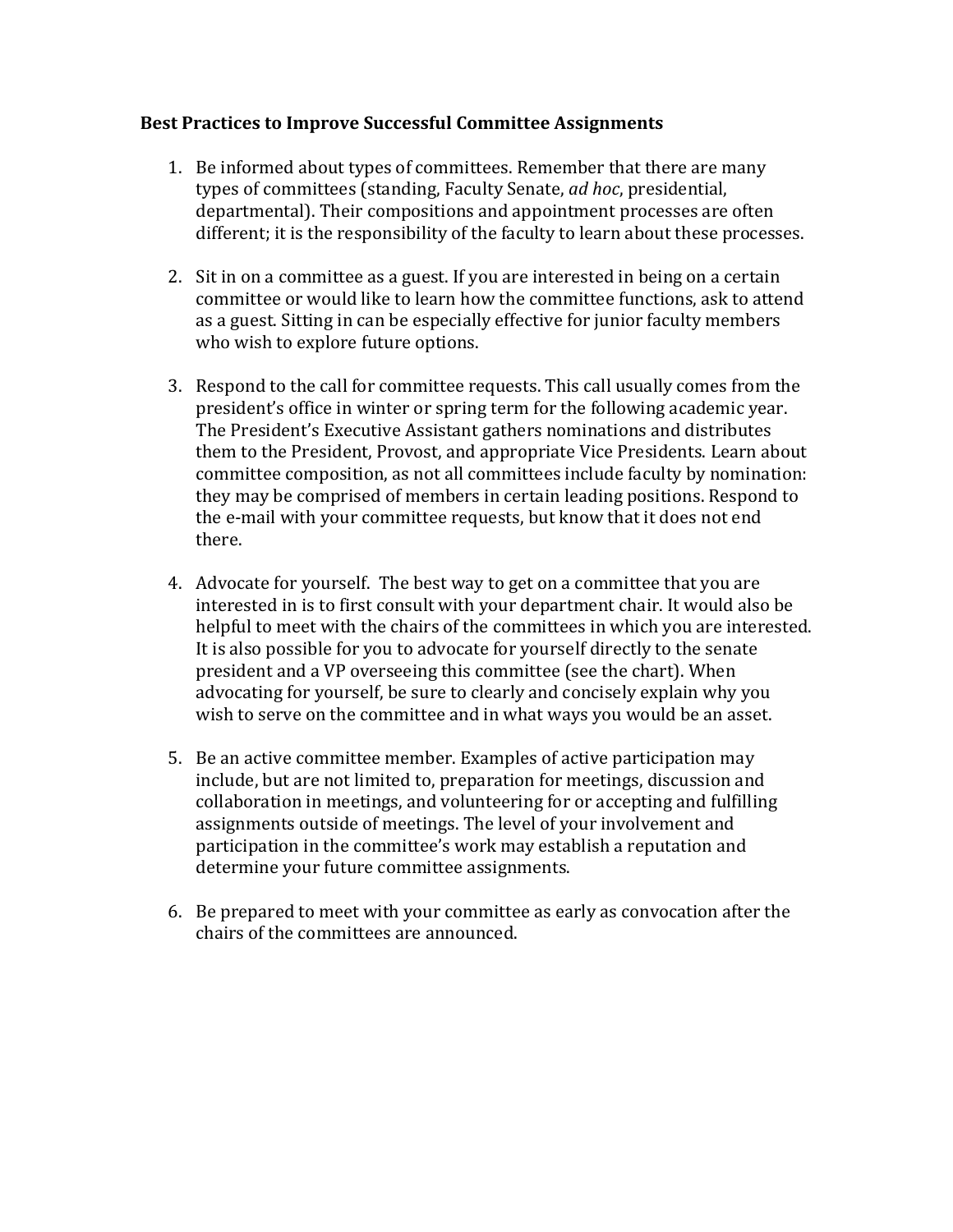## **List of Committees**

President Committees & Councils

- Equity Committee
- Facility Planning Commission
- Fiscal Operational Advisory Council
- Marketing Communications Committee
- Student Awards Commission
- Sustainability Committee
- Tuition Recommendation Committee

#### VP of Student Affairs Committees & Councils

- Admissions Committee
- Americans with Disabilities Act Commission
- Financial Aid Committee
- Retention Committee
- Safety Commission
- Student Hearings Commission
- Student Programs Executive Council
- Traffic Commission
- Veteran Action Committee

### VP of Finance Committees & Councils

- Administrative Compensation Committee
- Affirmative Action Commission
- College Union Commission
- Financial Irregularity Advisory Committee
- Radiation Safety Committee
- Substance Abuse Commission

Provost Committees & Councils

- Academic Council
- Academic Progress & Petitions Committee
- Advising Coordinator Commission
- Assessment Commission
- Commission on College Teaching
- Curriculum Planning Commission
- Emeritus Status Committee
- Essential Student Learning Outcome Committees
	- o Communication
	- o Ethical Reasoning
	- o Teamwork
	- o Quantitative Literacy
	- o Inquiry and Analysis
	- o Diverse Perspective
- General Education Advisory Council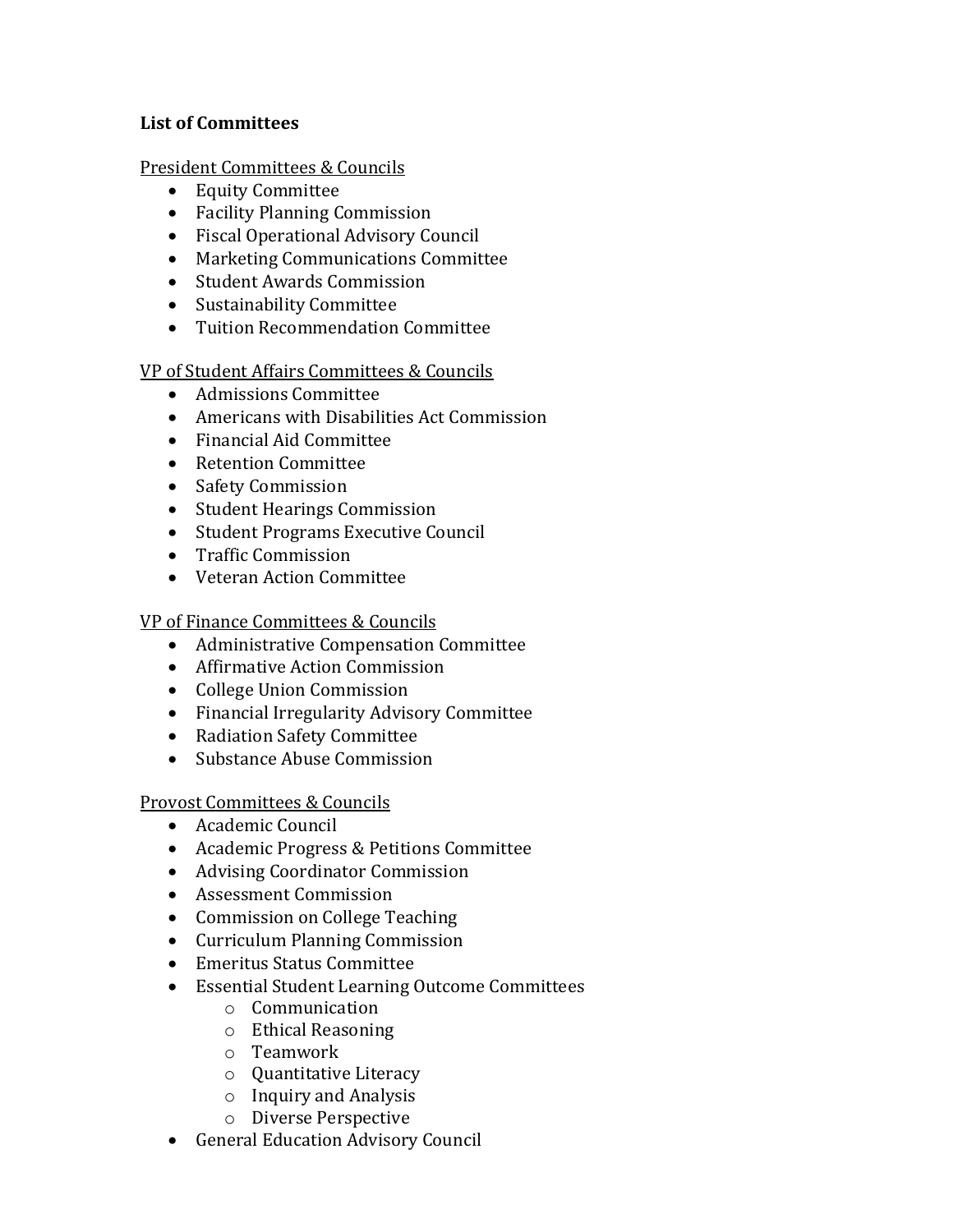- Graduate Council
- Institutional Review Board of Human & Animal Subjects in Research (IRB)
- International Committee
- Library Resources Commission
- Online Learning Advisory Council
- Promotion Advisory Committee
- Provost's Council
- Resource Budget Commission

Faculty Senate Committees

- Faculty Welfare Committee
- Faculty Compensation Committee
- Faculty Rank and Promotion Committee
- Academic Standards Committee
- Faculty Appeal Committee
- Election Committee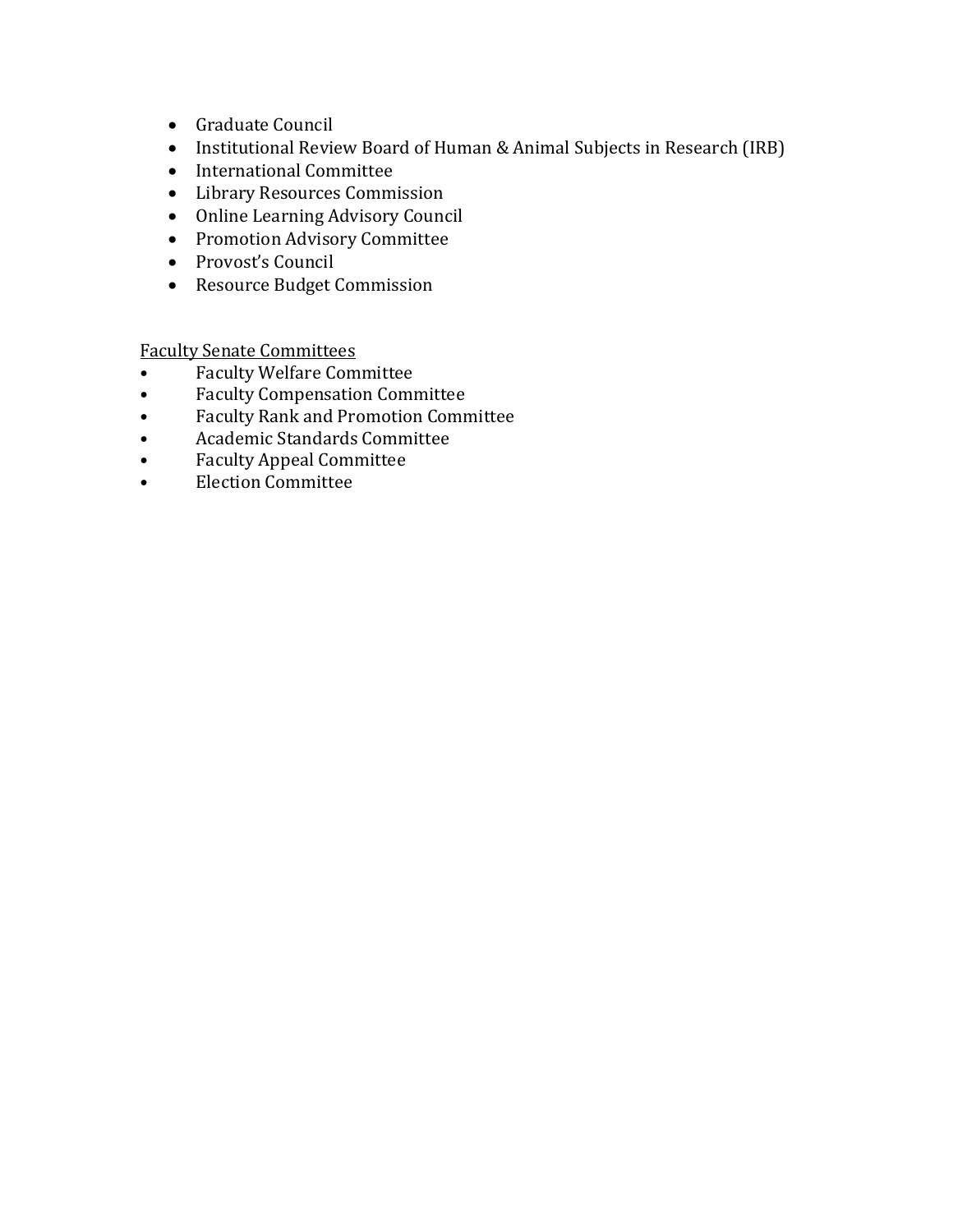

Facilities Planning Commission Fiscal Operations Advisory Council Marketing Communications Comm. Student Awards Commission Sustainability Committee Tuition Recommendation Comm.

Financial Aid Committee Retention Committee Safety Commission Student Hearings Comm. Student Programs Exc. Co. Traffic Commission Veterans Action Committee College Union Commission Financial Irregularity Comm. Radiation Safety Committee Substance Abuse Commission

Advising Coordinator Comm. Assessment Commission Commission on College Teaching Curriculum Planning Commission ESLO Committees Emeritus Status Committee General Ed. Adv. Council Graduation Council Human/Animal Subjects (IRB) International Committee Library Resources Commission Online Learning Adv. Council Provost Council Resource Budget Commission

Selection Processes for Standing Committees

Arrows indicate the flow of information.

*Italicized positions are responsible for final committee appointments.*